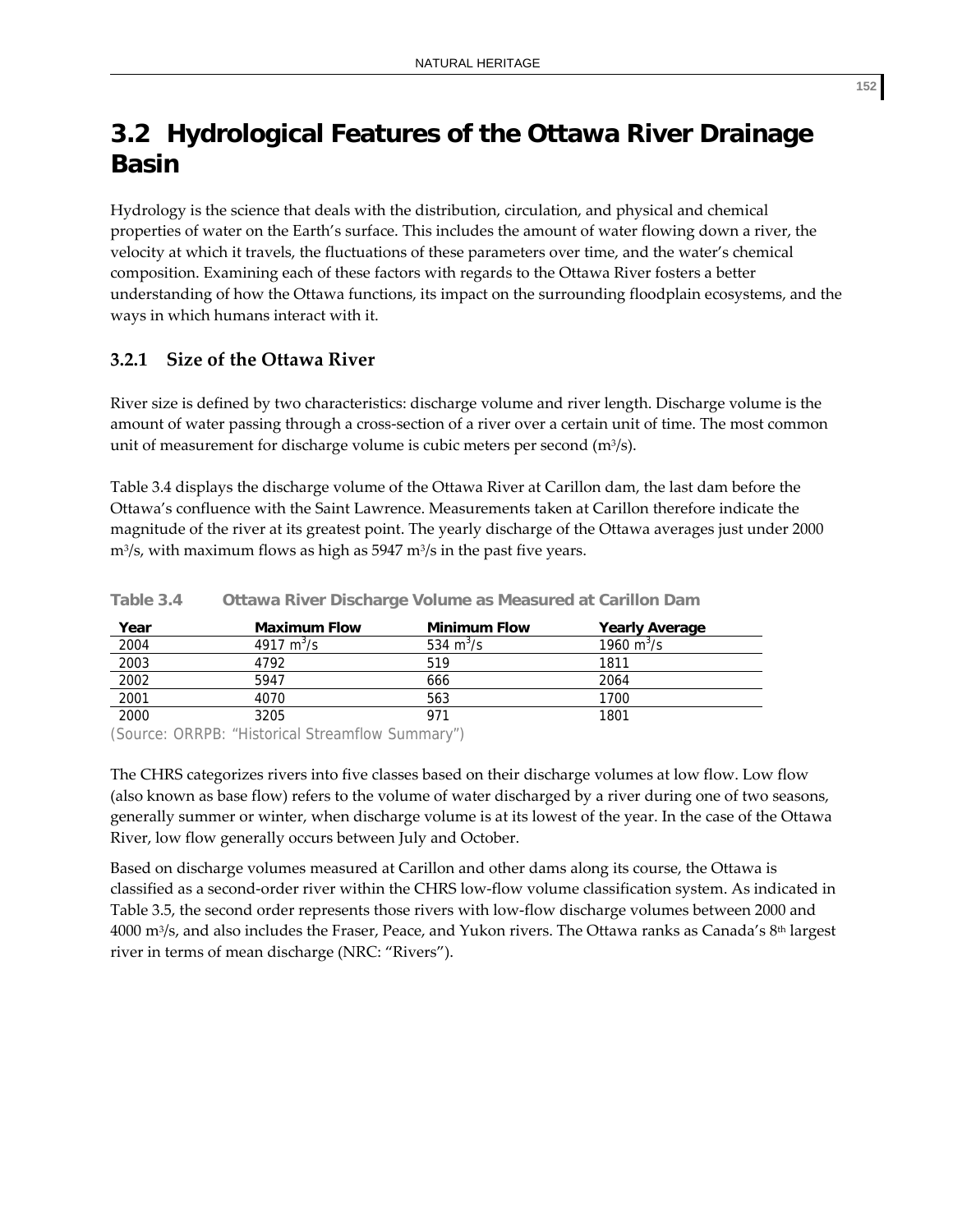| Tier/Order | Discharge Range              | <b>Example Rivers</b>                |
|------------|------------------------------|--------------------------------------|
|            | $< 500 \text{ m}^3/\text{s}$ | Thames, Margaree, Restigouche, Grand |
| IV         | 500 to 1,000                 | Kazan, Thelon, Seal                  |
| Ш          | 1,000 to 2,000               | Churchill, N. Saskatchewan           |
|            | 2,000 to 4,000               | Peace, Fraser, Yukon, Ottawa         |
|            | > 4.000                      | Mackenzie, Saint Lawrence            |

| Table 3.5 | Low Flow Volume Classes of Canadian Rivers |  |  |  |  |  |
|-----------|--------------------------------------------|--|--|--|--|--|
|-----------|--------------------------------------------|--|--|--|--|--|

(Source: CHRS Framework for Natural Values 1997)

On average, the lowest flow volume of the Ottawa River at Carillon between 1964 and 2005 was 736 m<sup>3</sup>/s (ORRPB: "Historical Streamflow"), making it a "Large River" according to CHRS, which currently defines Large Rivers as those with a flow volume at the lowest point of nomination between 400 and 800  $m\frac{3}{s}$ (CHRS 2001: 19).

The Ottawa stretches 1271 kilometres from its source east of the Dozois Reservoir to its confluence with the Saint Lawrence. It is this full length that is being put forward for nomination under the CHRS. According to Table 3.6, the Ottawa's great length and discharge volume qualify it as a 'Large', almost 'Major' river. The Ottawa River is Canada's 12<sup>th</sup> longest-river, and is the 2<sup>nd</sup>-longest Canadian river that flows to the Atlantic Ocean (NRC: "Rivers").

| <b>Flow Volume at</b>                          | <b>Total Length of River</b> |                           |                       |  |  |
|------------------------------------------------|------------------------------|---------------------------|-----------------------|--|--|
| <b>Lowest Point of</b><br>Nomination $(m^3/s)$ | $<$ 500 km                   | 500 km to 1,000 km        | >1,000 km             |  |  |
| <b>Small Rivers</b>                            | Main, Margaree,              | Shelburne, Kicking Horse, | Thames, Boundary      |  |  |
| < 85                                           | Hillsborough                 | <b>Bonnet Plume</b>       | Water, Clearwater     |  |  |
| <b>Medium Rivers</b>                           | St. Croix, Restigouche,      | Grand, Arctic Red         | S. Nahanni, Athabasca |  |  |
| 85 to 400                                      | Seal                         |                           |                       |  |  |
| Large Rivers                                   |                              | Kazan                     | Thelon, St. Mary's,   |  |  |
| 400 to 800                                     |                              |                           | <b>Ottawa</b>         |  |  |
| <b>Major Rivers</b>                            |                              | Fraser                    | Yukon, Detroit, St.   |  |  |
| >800                                           |                              |                           | Mary's                |  |  |
| (Source: CHRS 1997)                            |                              |                           |                       |  |  |

**Table 3.6 River Size Classes with Examples**

Many factors contribute to determining a river's discharge volume: climate, watershed area, drainage pattern, slope, land use, and soil type. On the Ottawa River, low flow discharge rates have been influenced over time by human activities such as:

- Dam construction for storage, flood control, and power generation;
- Withdrawals for irrigation, human use and industrial purposes;
- Agricultural, industrial and urban run-off;
- Deforestation.

Of these, the high number of dams has had a particularly significant effect of the Ottawa's hydrology. There are over 30 major reservoirs in the Ottawa River Basin. See Appendix G for a list of reservoirs along the Ottawa River's main course.

Many dams produce electricity in addition to regulating flooding. In all, the Ottawa River Basin houses 43 hydroelectric generating stations with a combined capacity of 3,500 megawatts. This represents an economic value of roughly \$1 million per day (ORRPB: "Managing the Waters"). Seven of the dams are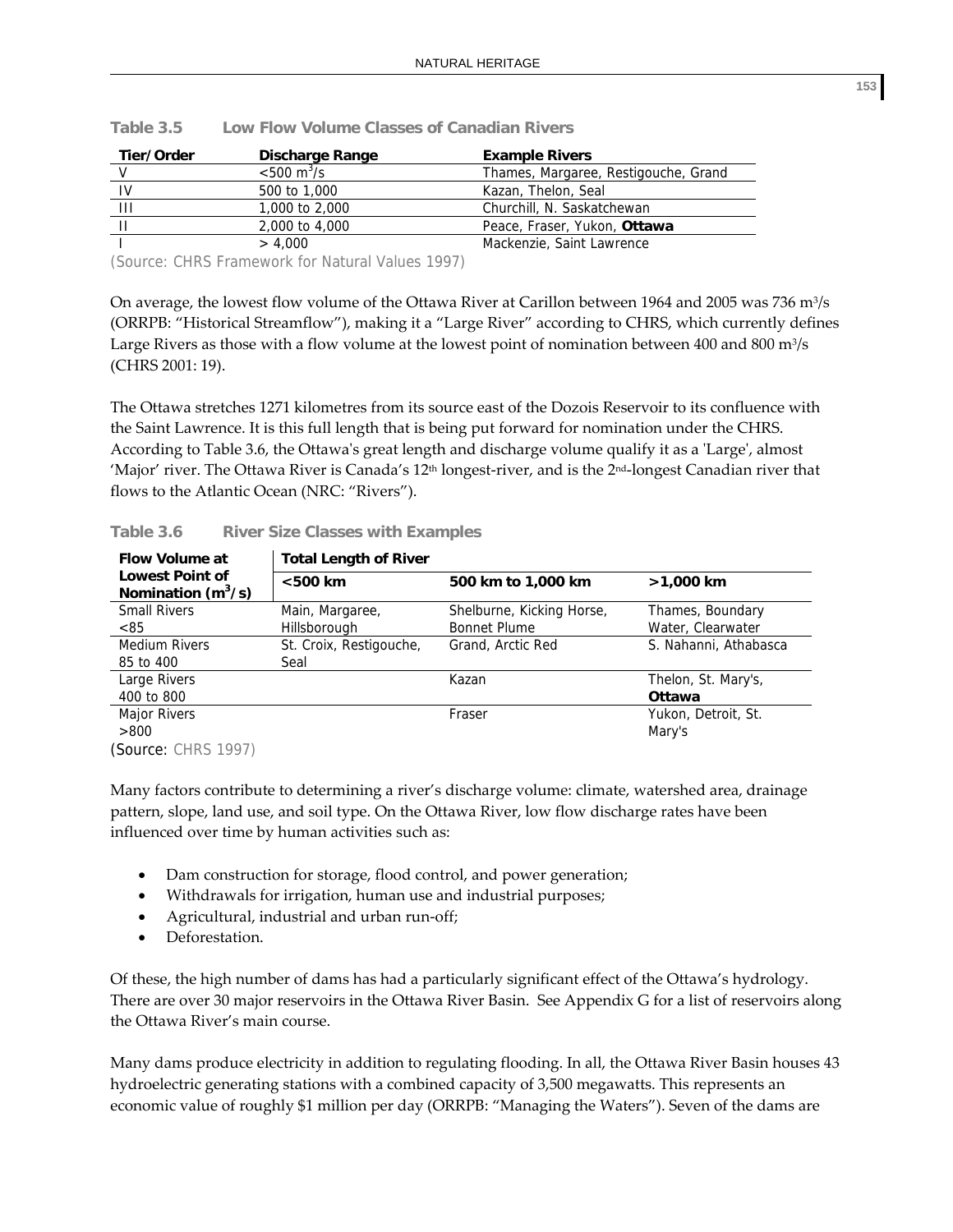located on the main course of the river. This high number of dams and reservoirs makes the Ottawa River basin one of the most highly regulated catchments in Canada. Please refer to Chapter 2.9.7: Generating Stations, Dams and Reservoirs on the Ottawa River, for a detailed description of these structures.

## **3.2.2 Drainage Basin of the Ottawa River**

Overall, the Ottawa River's basin occupies some 146,300 km<sup>2</sup> of territory, of which 65% lies in Quebec and 35 % in Ontario (ORRPB: "Managing the Waters"). This makes it the 12th largest drainage basin located in Canada (NRC: "Rivers"). According to the CHRS Guidelines for Natural Heritage Values, rivers flowing directly into the ocean are Number 1 streams (CHRS 2001: 11). The St. Lawrence River is, therefore, a Number 1 stream, flowing into the Atlantic Ocean, and making its greatest tributary, the Ottawa River, a Number 2 stream. In fact, the Ottawa River's drainage basin accounts for approximately 11.2% of the total drainage area of the St. Lawrence (Haxton and Chubbuck 1).

## **3.2.3 Seasonal Variations**

Seasonal variations include the regular periods of high and low flows and secondary peaks in the discharge volume of a river over a year. Peak flows of many Canadian rivers, including the Ottawa, occur as a result of the springtime snowmelt, and low flow occurs during dry summer periods or during winter freeze‐up. Secondary peaks can occur in late summer or fall.



**Figure 3.22 Average Monthly Flow - Ottawa River at Chats Falls**

*The flow of the Ottawa varies seasonally, with a peak in the spring and a secondary peak in the fall. The extent of this flow variation also changes with each year.*

The average maximum monthly flow over the past 40 years has been  $5374 \text{ m}^3$ /s, while the average minimum flow has been 736 m3/s (ORRPB: "Historical Streamflow"). The degree of seasonal variation of the Ottawa River's flow has been greatly reduced by the reservoirs and dams along the river and in the watershed. Many of these dams serve to reduce potential damage of peak flow and ensure adequate flow for hydroelectric production throughout the year. In 1870, the ratio of maximum to minimum flow was about 10:1, while by 1930 it was reduced to 5:1 (Legget 1975: 16). Regulation for hydroelectric power generation has also created *daily* fluctuations in the reservoirs, such as in the Carillon reservoir during winter (Haxton and Chubbuck 9‐10).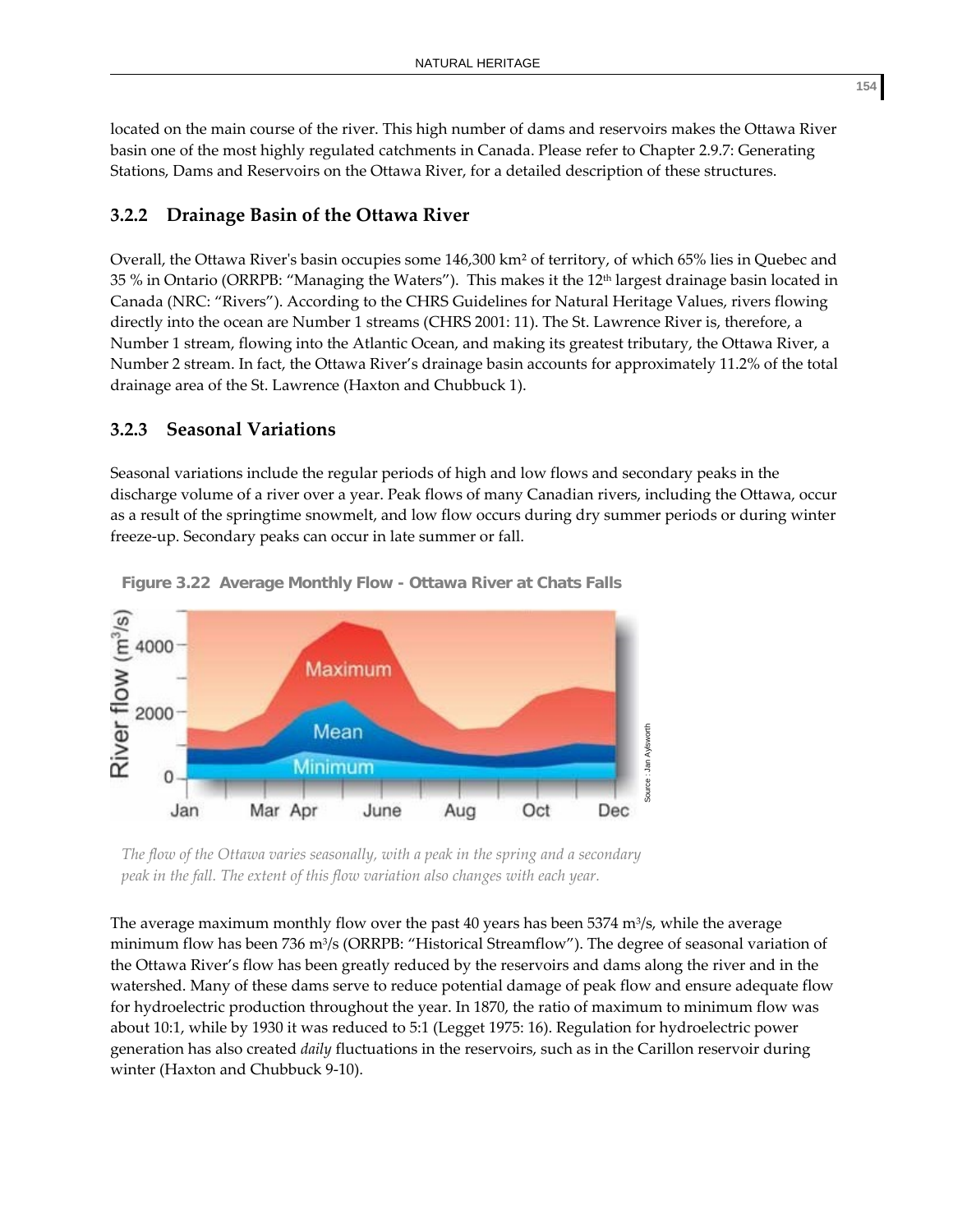Despite regulation by dams and reservoirs, the Ottawa River still experiences the same general pattern of

flow, with low flow in the fall, and a sudden increase in flow with the spring melt and flood around April. From year to year, seasonal variations differ due to varying rainfall and how quickly the snow melts (Legget 1975: 16). The Upper Ottawa River basin (above Lake Temiskaming) experiences two annual peaks. The spring flood is the largest, beginning in early April and ending at the end of May (Hydro Québec: Bassin supérieur 1‐1).

At Carillon, the spring peak extends from mid‐ March to mid‐May. There are, within this, two distinct spring peaks. The first occurs around mid‐April and results from the increased discharge volume of the non‐regulated tributaries along the Ontario shore. The second, usually larger flood peak usually occurs about three weeks later and results from the swelling of the partially regulated tributaries along the Quebec shore and the floodwaters of the Upper Ottawa River (Hydro Québec: Bassin inférieur 1‐1). Spring peaks in the river basin can cause flooding in the downstream areas around Laval and Montreal. The uncontrolled tributaries can contribute up to 80% of the volume of water passing through the Ottawa River's flood risk areas (Andrews 151).

The Ottawa River Regulation and Planning Board, an organization that coordinates the integrated management of the principal reservoirs of the Ottawa River basin, brings together the owners and managers of the Ottawa River basin dams and reservoirs to reduce the possibility of damaging floods and to ensure there is adequate flow for the many different uses of the Ottawa River.

## **3.2.4 Water Content**

**Figure 3.23 High Water on the Ottawa River, 1936**



**Figure 3.24 Peak Flow of the Ottawa** 



*The Lower Ottawa River experiences two peak flow periods in springtime. Spring arrives earlier along the southern, unregulated tributaries (the Mississippi, Rideau, and South Nation rivers) causing the Ottawa River to rise to its first peak. The second, and normally higher, flow peak occurs about three weeks later as a result of snowmelt in the northern regions of the basin.*

The term water content refers to both physical and chemical properties, including clarity (turbidity), acidity, and other dissolved solids. This section will also discuss water quality in terms of nutrients, bacteria, heavy metals, and pollutants contained in the water. These properties influence the biological productivity and appearance of the river, as well as its utility to humans.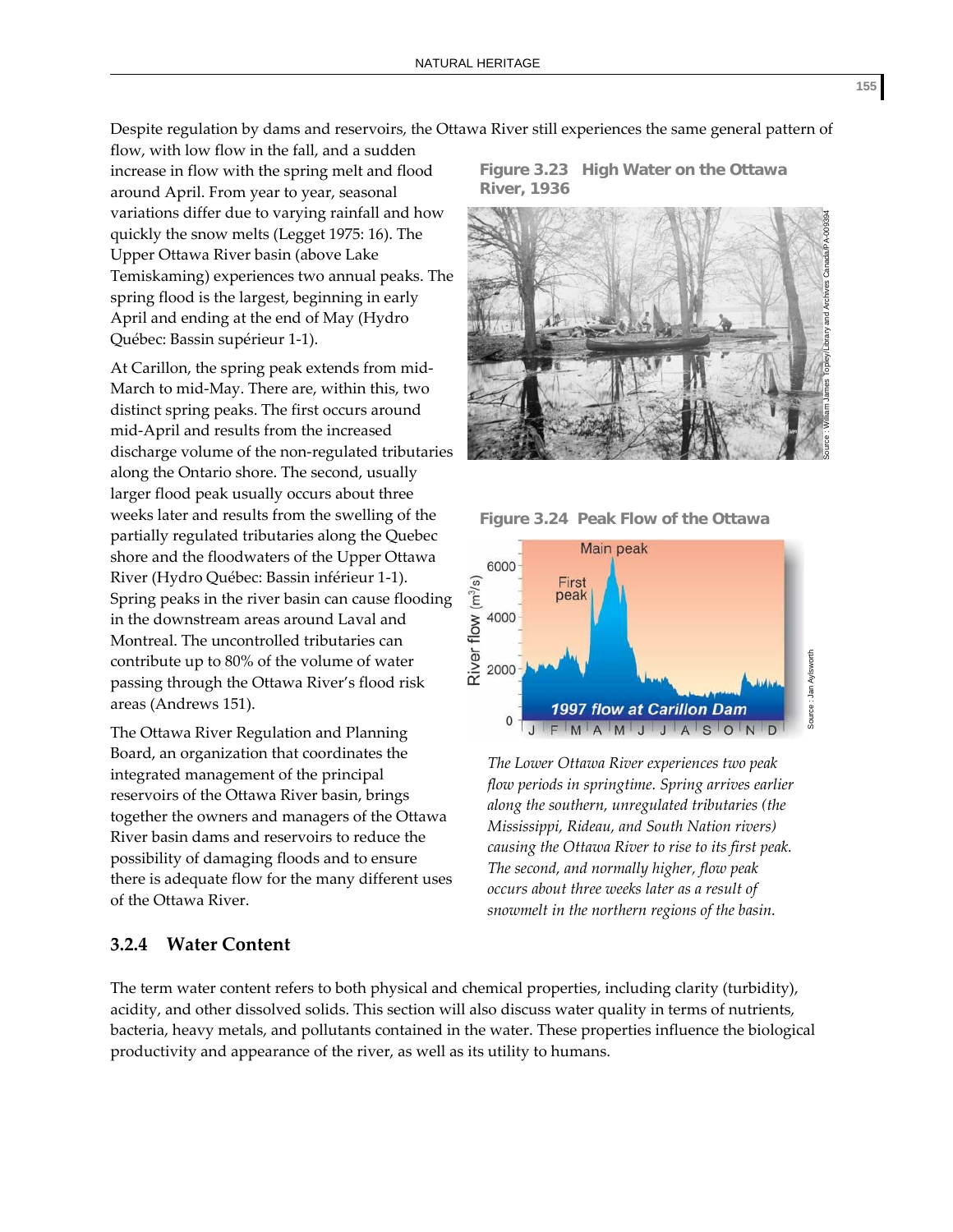#### **Turbidity**

Turbidity reflects how much sediment is suspended in the water, and is measured by the amount of light that can pass through a sample of water. This sediment is significant because it deposits along riverbanks and bottoms, giving the river its ever‐changing physical shape. Sediment also impacts on the suitability of a river for aquatic life because turbidity may reduce the amount of oxygen that can dissolve in the water (CHRS 2001: 15). Water can be classified based on its turbidity into one of three categories: high, medium, and low turbidity.

The Ottawa River transports sand, silt, gravel and clay from the erosion of glacial deposits (Hydro Québec: Bassin inférieur 1‐1). Clay effluent from tributaries such as the Petite‐Nation increases the turbidity of the river's lower stretches (Hydro Québec: Bassin inférieur ii). The section from Carillon to Chaudiere Falls experiences high turbidity due to a high content of fine clay particles, often resulting in poor dissolved oxygen levels (Haxton and Chubbuck 10). Near Lake Temiskaming, the water is also high in clay, making it more turbid and therefore reducing water clarity (Hydro Québec: Bassin supérieur 1‐1, 4‐5).

#### **Acidity**

Surface water acidity is measured by pH. A high pH, above 7.3, indicates alkaline surface water. A pH of 6.6 ‐ 7.3 is considered neutral. Below 6.6 indicates low pH, or high acidity.

In general, the Ottawa River has a lower pH, or higher acidity, around Lake Temiskaming. This diminishes and becomes increasingly neutral and slightly alkaline further downstream (Hydro Québec: Bassin inférieur 1-1). Mine run-off in the upper stretches of the river lowers the pH of surface water in the lakes of the Upper Ottawa River. This is exacerbated by the acidic sub‐soil (Hydro Québec: Bassin supérieur 4‐5).

#### **Nutrients**

Nutrients such as nitrates and phosphates are common elements in watercourses that receive runoff from agricultural and urban areas. Both are key components in many organic and commercial fertilizers. Sewage also contains high levels of these elements.

Below Chaudiere Falls, the Ottawa River has historically experienced high levels of phosphorous and nitrogen‐containing compounds (Haxton and Chubbuck 10). Agricultural runoff from tributaries such as the Petite‐Nation increases the nutrient content of the lower stretches by adding phosphorus and nitrogen, encouraging the growth of algae. The South Nation River flows through agricultural lands and contributes nutrients to the Ottawa River (DDEPQ: "Qualité des eaux"). The construction of wastewater treatment plants over the past 20 years has helped reduce nutrients contained in the water (Hydro Québec: Bassin inférieur ii, 4‐4). Water quality has also increased since the 1980s in the vicinity of Lake Temiskaming because of lower nutrient levels (phosphorus). Pig farming in one of the tributaries to Lake Temiskaming raises the nutrient levels in the lake (Hydro Québec: Bassin supérieur 4‐5).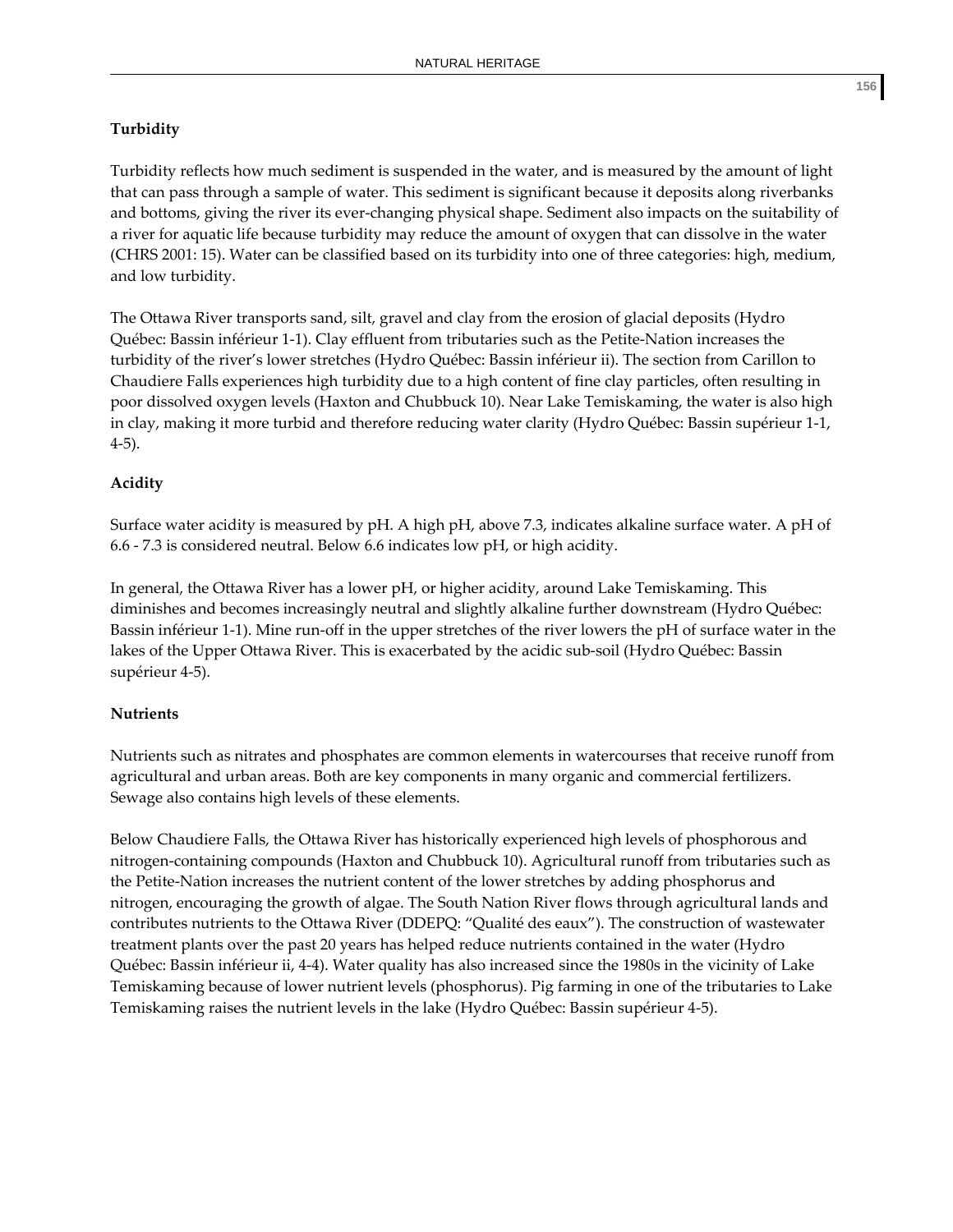#### **Bacteria**

Bacteria from human and animal wastes are commonly found in natural waters and are concerning from a public health perspective. Swimmers can experience skin irritation, ear and eye infections, and, if swallowed, intestinal disorders.

Overall, the water quality of the Ottawa River is considered good, with localized cases of high bacteria levels. High bacteria levels have been reported in the Lac Dollard des Ormeaux reach (Haxton and Chubbuck 76). A wastewater treatment plant with inadequate disinfection practices in Gatineau results in higher levels of bacteria in the lower stretches of the Ottawa River (Hydro Québec: Bassin inférieur ii). Urban and industrial wastewater from Ottawa‐Hull contaminates the Ottawa River with bacteria, sometimes exceeding the safe limit for swimming (DDEPQ: "Qualité des eaux"). Tributaries with high bacteria contents such as the Rouge, the Lièvre, and the Bonnechere degrade the water quality of the Ottawa River. Underground water is contaminated by bacteria around Lake Temiskaming because of the clay‐like soil that prohibits the construction of proper septic tanks. This contaminates many wells and impacts on surface water as well (Hydro Québec: Bassin supérieur 4‐5).

#### **Water Quality**

Overall water quality depends on the properties described above, as well as on the presence or absence of heavy metals and other pollutants. Water quality in the Ottawa River basin is considered good overall as a result of the high velocity of the water and the numerous wastewater treatment plants that have been established (DDEPQ: "Qualité des eaux"). Most problem areas are localized, such as around densely urbanized areas. The Ottawa River's many tributaries affect the overall water quality of the river itself. Despite localized problems, the majority of the Ottawa River is considered suitable for recreational uses such as swimming and fishing.

Water quality is generally considered good in the Ottawa River between Lake Temiskaming and the Gatineau River. Around Lac Coulonge, the water is considered polluted. Water quality in this stretch has been improving since the 1980s, as is the visible appearance of the water, which is affected by solid waste in the water as well as the water's colour (Hydro Québec: Bassin inférieur 4‐4). Historically, PCBs and DDT have been found in high levels between Chaudiere and Carillon (Haxton and Chubbuck 10). Nickel and copper are heavy metals found in small concentrations along the river.

Water quality above Lake Temiskaming is considered good, although the water table has been polluted in numerous places due to the absence of adequate septic tanks because of the clay-like soil (Hydro Québec: Bassin supérieur iii). Wastewater treatment around Ville‐Marie has improved water quality for swimming. In the upper stretches, wastewater from industry such as paper mills decreases water quality (Hydro Québec: Bassin supérieur 4‐5). The presence of cottagers in lakes within the river basin tends to lower the quality of the water.